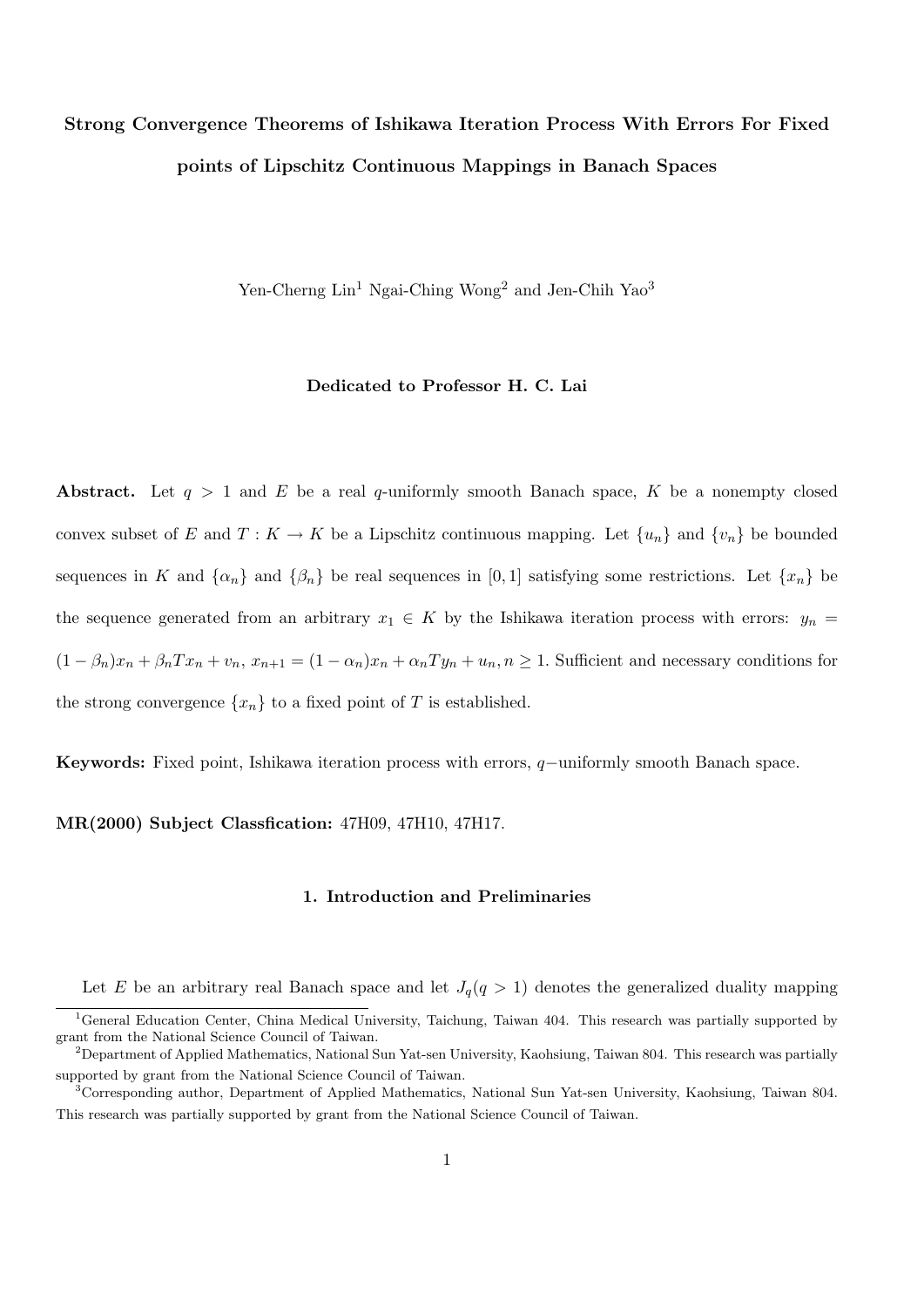from E into  $2^{E^*}$  given by

$$
J_q(x) = \{ f \in E^\star : \langle x, f \rangle = ||x||^q = ||x|| ||f|| \},\
$$

where  $E^*$  denote the dual space of E and  $\langle \cdot, \cdot \rangle$  denotes the generalized duality pairing between E and  $E^*$ . In particular,  $J_2$  is called the normalized duality mapping and it is usually denote by  $J$ . It is well known (see [11]) that  $J_q(x) = ||x||^{q-2}J(x)$  if  $x \neq 0$ , and that if  $E^*$  is strictly convex then  $J_q$  is single-valued. The single-valued generalized duality mapping will be denoted by  $j_q$  in the sequel.

Recall that a mapping T with domain  $D(T)$  and range  $R(T)$  in E is called strictly pseudocontractive [1] if for all  $x, y \in D(T)$ , there exist  $\lambda > 0$  and  $j(x - y) \in J(x - y)$  such that

$$
\langle Tx - Ty, j(x - y) \rangle \le ||x - y||^2 - \lambda ||x - y - (Tx - Ty)||^2.
$$
 (1.1)

The mapping T is said to be Lipschitz continuous with constant  $L > 0$  if

$$
||Tx - Ty|| \le L||x - y|| \quad \forall x, y \in D(T).
$$

We remark that a strictly pseudocontractive mapping is Lipschitz continuous with constant  $L = (1+\lambda)/\lambda$  $1$  (see, e.g., [14]).

The Mann iterative process (with errors) and the Ishikawa iterative process (with errors) have been extensively applied to approximating the solutions of nonlinear operator equations or fixed points of nonlinear mappings in Hilbert spaces or Banach spaces in the literature. See, e.g., [3-10]. In 1974, Rhoades [9] proved the following convergence theorem using the Mann iterative process.

**Theorem 1.1.** Let  $H$  be a real Hilbert space and  $K$  a nonempty compact convex subset of  $H$ . Let  $T: K \to K$  be a strictly pseudocontractive mapping and let  $\{\alpha_n\}$  be a real sequence satisfying the conditions: (i)  $\alpha_0 = 1$ ; (ii)  $0 < \alpha_n < 1, n \ge 1$ ; (iii)  $\sum_{n=1}^{\infty} \alpha_n = \infty$ ; (iv)  $\lim_{n \to \infty} \alpha_n = \alpha < 1$ . Then the sequence  $\{x_n\}$  generated from an arbitrary  $x_0 \in K$  by the Mann iterative process,

$$
x_{n+1} = (1 - \alpha_n)x_n + \alpha_n Tx_n, \quad n \ge 0,
$$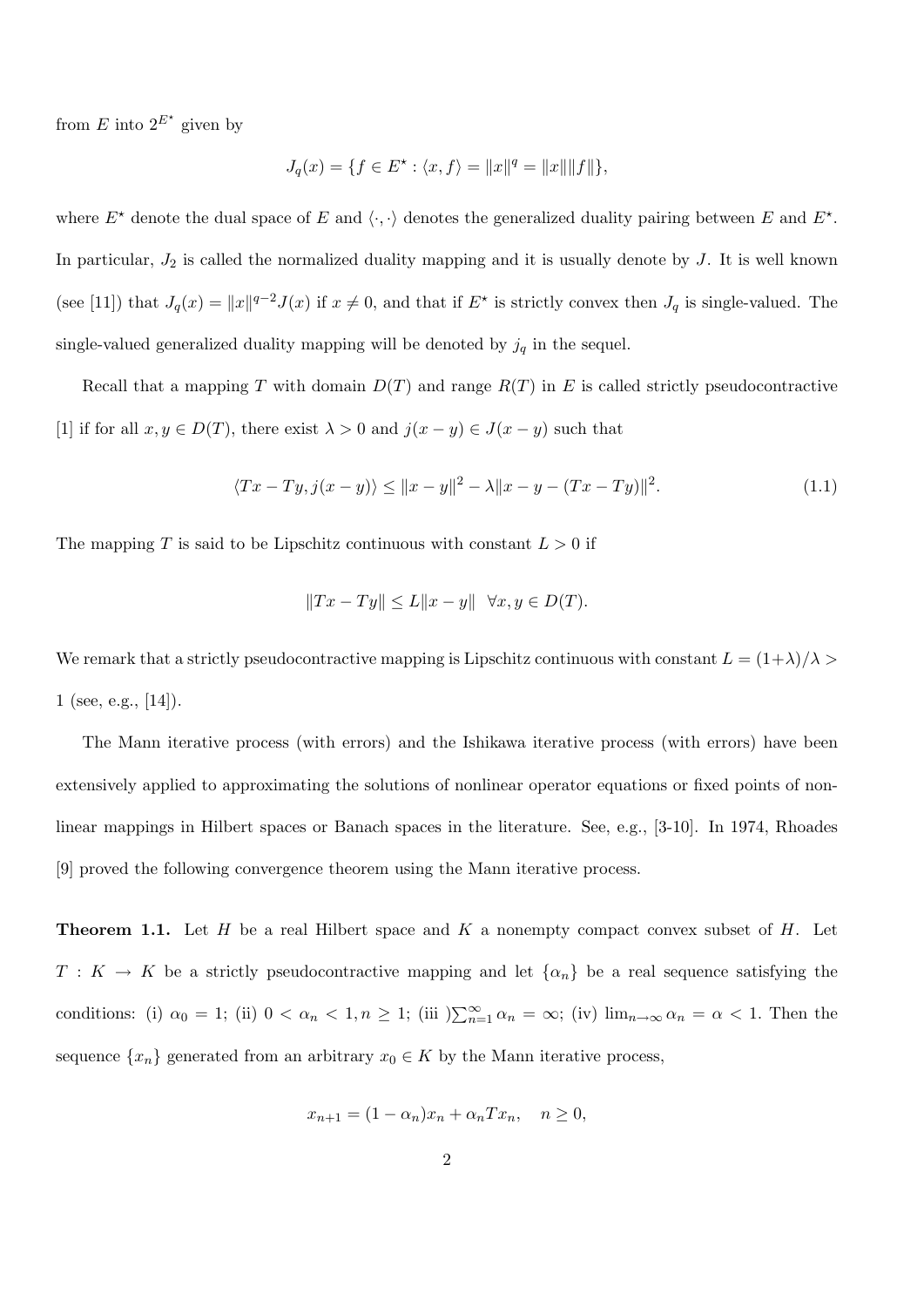converges strongly to a fixed point of T.

Let E be a real Banach space. The modulus of smoothness of E is defined as the function  $\rho_E : [0, \infty) \to$  $[0,\infty)$ :

$$
\rho_E(\tau) = \sup \{ \frac{1}{2}(\|x+y\| + \|x-y\|) - 1 : \|x\| \le 1, \|y\| \le \tau \}.
$$

E is said to be uniformly smooth if and only if  $\lim_{\tau\to 0+} (\rho_E(\tau)/\tau) = 0$ . Let  $q > 1$ . The space E is said to be q–uniformly smooth (or to have a modulus of smoothness of power type  $q > 1$ ), if there exists a constant  $c_q > 0$  such that  $\rho_E(\tau) \leq c_q \tau^q$ . It is well known that Hilbert spaces are 2-uniformly smooth while if  $1 < p \le 2$ ,  $L_p$ ,  $l_p$ , and the Sobolev spaces  $W_m^p$  are p-uniformly smooth. If  $p \ge 2$ ,  $L_p$ ,  $l_p$  and  $W_m^p$  are 2-uniformly smooth.

**Theorem 1.2 [11].** Let  $q > 1$  and E be a real Banach space. Then the following are equivalent:

- (1) E is q-uniformly smooth.
- (2) There exists a constant  $c_q > 0$  such that for all  $x, y \in E$

$$
||x + y||^{q} \le ||x||^{q} + q\langle y, j_{q}(x)\rangle + c_{q}||y||^{q}.
$$
\n(1.1)

(3) There exists a constant  $d_q$  such that for all  $x, y \in E$  and  $t \in [0, 1]$ 

$$
||(1-t)x + ty||^{q} \ge (1-t)||x||^{q} + t||y||^{q} - \omega_{q}(t)d_{q}||x - y||^{q},
$$
\n(1.2)

where  $\omega_q(t) = t^q(1-t) + t(1-t)^q$ .

Furthermore, it was shown in [12, Remark 5] that if E is q-uniformly smooth  $(q > 1)$ , then for all  $x, y \in E$ , there exists a constant  $L_{\star} > 0$  such that

$$
||j_q(x) - j_q(y)|| \le L_\star ||x - y||^{q-1}.
$$

Recently, Osilike and Udomene [13] improved, unified and developed the above Theorem 1.1 and Browder and Petryshyn's corresponding result [1] in two aspects: (i) Hilbert spaces are extended to the setting of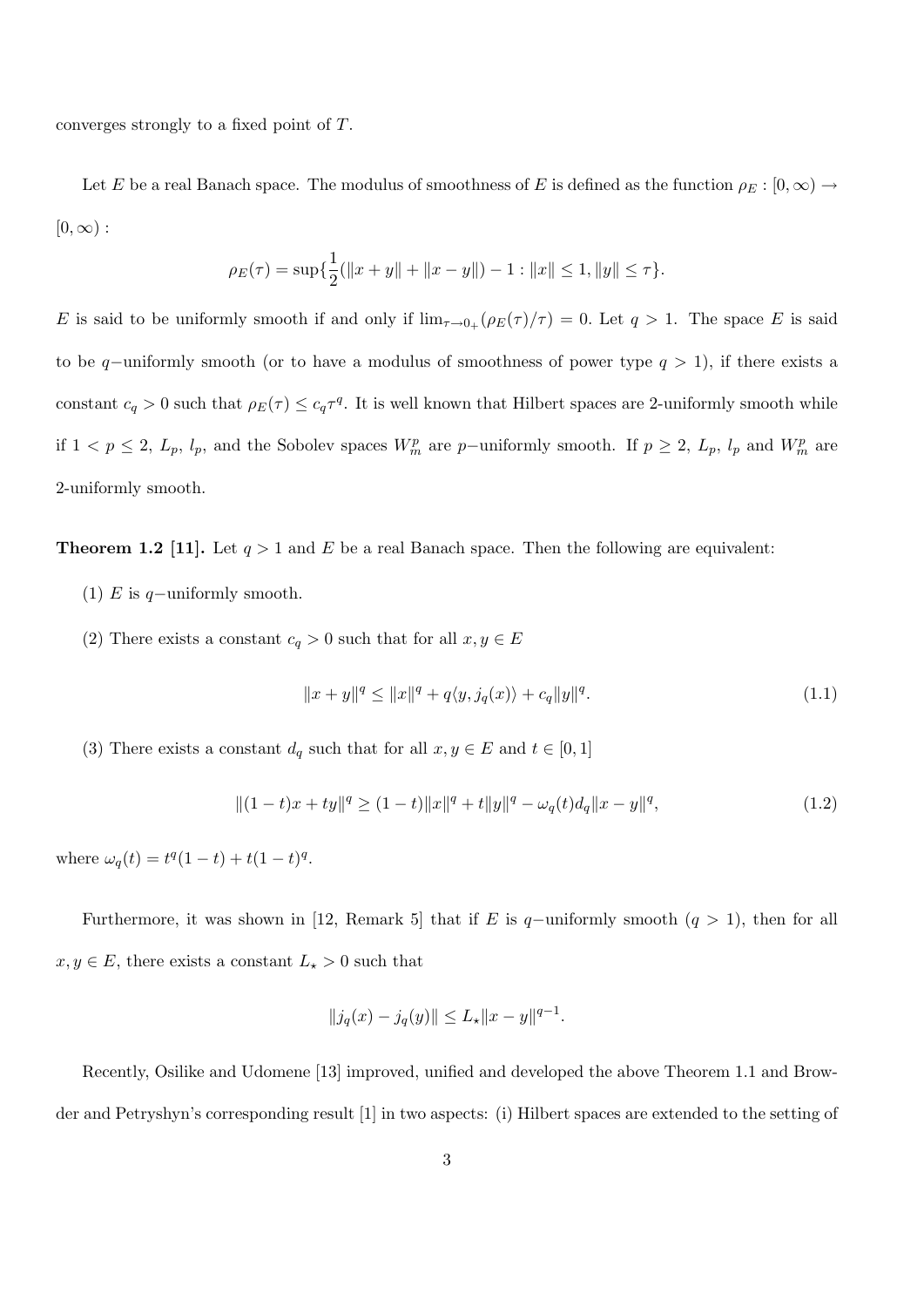q–uniformly smooth Banach spaces  $(q > 1)$ ; (ii) Mann iterative process is extended to the case of Ishikawa iterative process.

Theorem 1.3 [13, Theorem 2]. Let E be a real q-uniformly smooth Banach space which is also uniformly convex. Let K be a nonempty closed convex subset of E and  $T : K \to K$  be a strictly pseudocontractive mapping with a nonempty fixed-point set  $F(T)$ . Let  $\{\alpha_n\}$  and  $\{\beta_n\}$  be real sequences in [0, 1] satisfying the conditions:

- (i)  $0 < a \leq \alpha_n^{q-1} \leq b < (q\lambda^{q-1}/c_q)(1-\beta_n), \forall n \geq 1$  and for some constants  $a, b \in (0,1)$ ;
- (ii)  $\sum_{n=1}^{\infty} \beta_n^{\tau} < \infty$ , where  $\tau = \min\{1, (q-1)\}.$

If  $\{x_n\}$  is the sequence generated from an arbitrary  $x_1 \in K$  by the Ishikawa iterative process

$$
\begin{cases}\n y_n = (1 - \beta_n)x_n + \beta_n Tx_n, \\
 x_{n+1} = (1 - \alpha_n)x_n + \alpha_n Ty_n, n \ge 1.\n\end{cases}
$$

then  $\{x_n\}$  converges weakly to a fixed point of T.

Let E be a real q–uniformly smooth Banach space, K be a nonempty closed convex (not necessarily bounded) subset of E, and  $T: K \to K$  be a Lipschitz continuous mapping with constant  $L > 0$  such that  $F(T) \neq \emptyset$ . Let  $\{u_n\}$  and  $\{v_n\}$  be bounded sequences in E and  $\{\alpha_n\}$ ,  $\{\beta_n\}$  be real sequences in [0, 1] satisfying certain restrictions. Let  $\{x_n\}$  be the sequence generated from  $x_1 \in K$  by the Ishikawa iterative process with errors:

$$
\begin{cases}\n y_n = (1 - \beta_n)x_n + \beta_n Tx_n + v_n, \\
 x_{n+1} = (1 - \alpha_n)x_n + \alpha_n Ty_n + u_n, \quad n \ge 1.\n\end{cases}
$$
\n(1.3)

Here we assume that after perturbations by errors all  $x_n$  and  $y_n$  still belongs to K. We note that the Ishikawa iterative process with errors (1.3) was introduced by Liu [3] for approximating solutions of a nonlinear equation in Banach spaces. In this paper we will establish the sufficient and necessary conditions for the strong convergence of  $\{x_n\}$  to a fixed point of T. The case where  $v_n$  equal to the zero vectors was studied in [14] under the assumption that  $T$  is a strictly pseudocontractive mapping.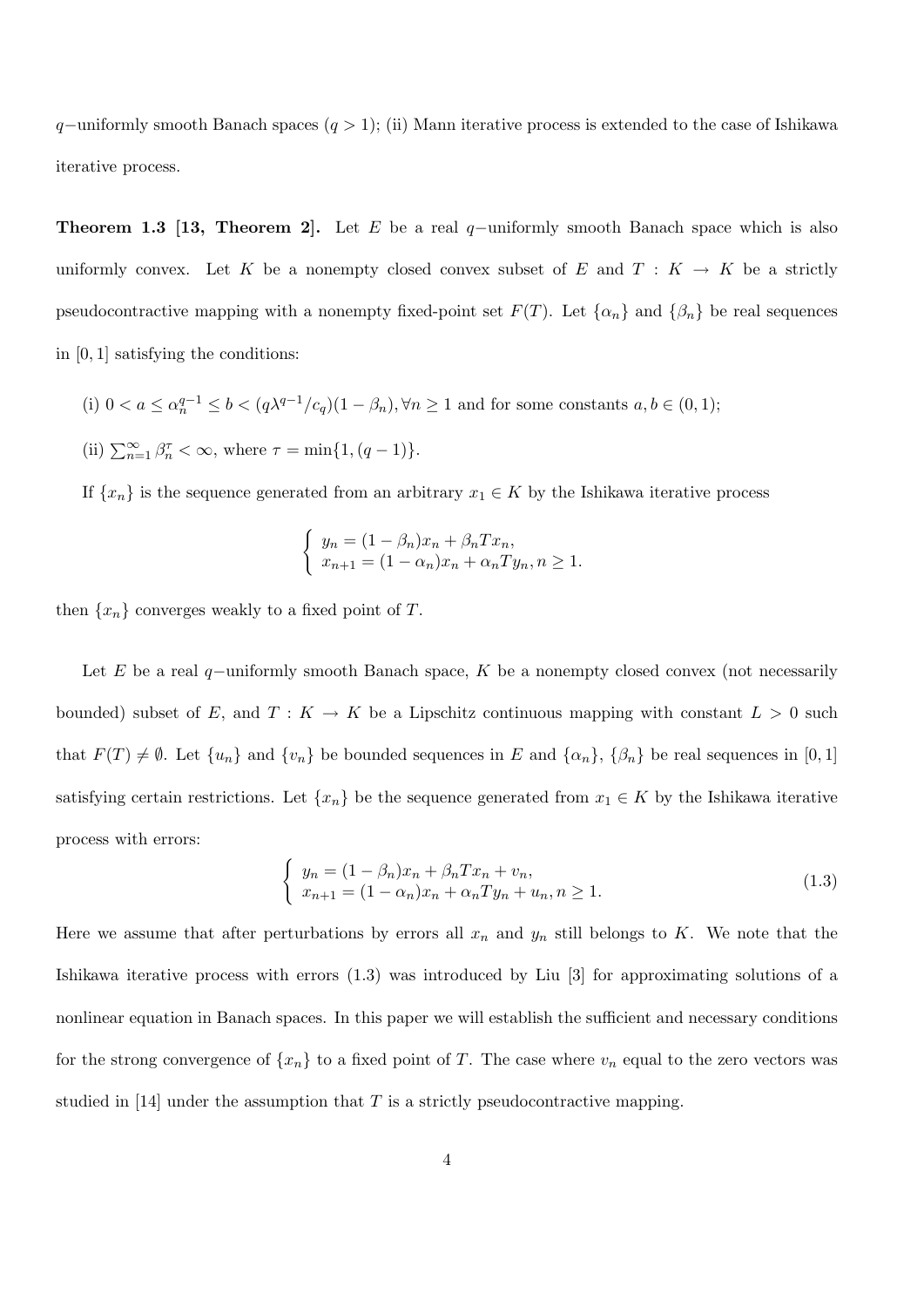The following lemma will be useful in the sequel.

**Lemma 1.1** [10]. Let  $\{a_n\}_{n=1}^{\infty}$  and  $\{b_n\}_{n=1}^{\infty}$  be sequences of nonnegative real numbers such that  $\sum_{n=1}^{\infty} b_n$  $\infty$  and  $a_{n+1} \le a_n + b_n, \forall n \ge 1$ . Then  $\lim_{n \to \infty} a_n$  exists.

## 2. Main Results

**Lemma 2.1.** Let E be a real q–uniformly smooth Banach space and K be a nonempty convex subset of E, and  $T: K \to K$  be a Lipschitz continuous mapping with constant  $L > 0$  such that  $F(T) \neq \emptyset$ . Let  ${u_n}_{n=1}^{\infty}, \{v_n\}_{n=1}^{\infty}$  be bounded sequences in E, and  ${\{\alpha_n\}}_{n=1}^{\infty}, {\{\beta_n\}}_{n=1}^{\infty}$  be real sequences in [0, 1] satisfying the following conditions: (i)  $\sum_{n=1}^{\infty} ||u_n|| < \infty$ , (ii)  $\sum_{n=1}^{\infty} ||v_n|| < \infty$ , and (iii)  $\sum_{n=1}^{\infty} \alpha_n < \infty$ . Let  $\{x_n\}$  be the sequence generated from an arbitrary  $x_1 \in K$  by the Ishikawa iterative process (1.3) with errors. Then

(i) 
$$
||x_{n+1} - x^*||^q \le (1 + \delta_n) ||x_n - x^*||^q + \theta_n, \forall n \ge 1, \forall x^* \in F(T)
$$
,

where

$$
\delta_n = q\alpha_n(1 + L + L^2) + \alpha_n^q c_q(1 + qL(1 + L) + c_q L^q (2 + L)^{q-1} (1 + L))
$$

and

$$
\theta_n = (q\alpha_n L + 1) \|x_n - x^*\|^{q-1} \|v_n\| + \alpha_n^q c_q^2 L^q (2+L)^{q-1} \|v_n\|^q
$$
  
+q||u\_n|| ||x\_{n+1} - u\_n - x^\*||^{q-1} + c\_q ||u\_n||^q.

(ii) There exists a constant  $M > 0$  (e.g.,  $M = e^{\sum_{n=1}^{\infty} \delta_n}$ ) such that

$$
||x_{n+m} - x^*||^q \le M||x_n - x^*||^q + M \sum_{k=n}^{n+m-1} \theta_k, \forall n, m \ge 1, \forall x^* \in F(T).
$$

**Proof.** (i) Let  $x^*$  be an arbitrary element in  $F(T)$ . Then it follows from (1.1) and (1.3) that

$$
||x_{n+1} - x^*||^q = ||(1 - \alpha_n)x_n + \alpha_n Ty_n + u_n - x^*||^q
$$
  
\n
$$
\le ||(1 - \alpha_n)x_n + \alpha_n Ty_n - x^*||^q + q\langle u_n, j_q(x_{n+1} - u_n - x^*) \rangle + c_q ||u_n||^q
$$
  
\n
$$
\le ||(1 - \alpha_n)x_n + \alpha_n Ty_n - x^*||^q + q||u_n|| ||x_{n+1} - u_n - x^*||^{q-1} + c_q ||u_n||^q.(2.1)
$$

Observe that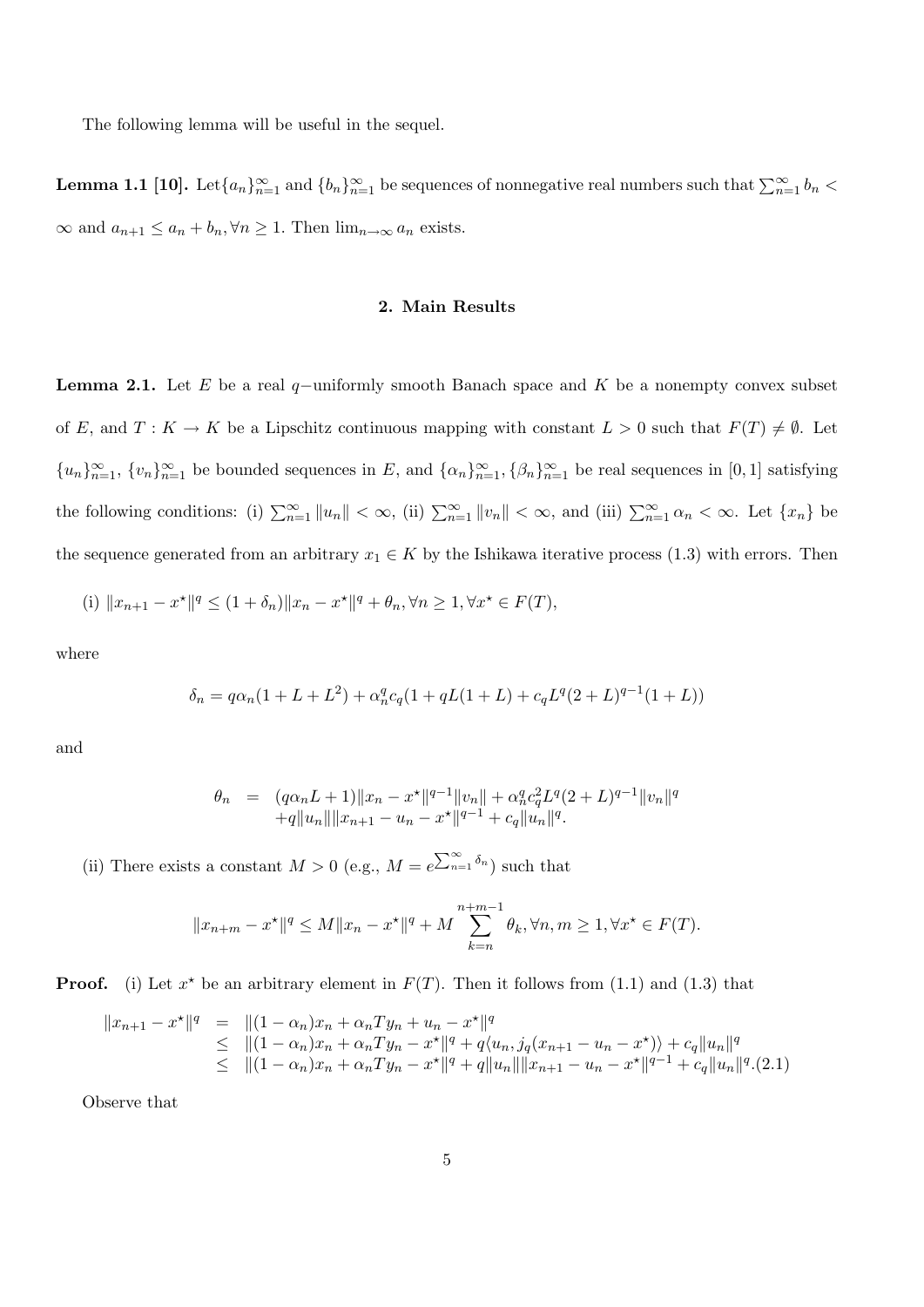$$
\begin{array}{rcl}\n\| (1 - \alpha_n)x_n + \alpha_n Ty_n - x^* \|^q & = & \|x_n - x^* - \alpha_n (x_n - Ty_n) \|^q \\
& \leq & \|x_n - x^* \|^q - q \alpha_n \langle x_n - Ty_n, j_q (x_n - x^*) \rangle \\
& + \alpha_n^q c_q \|x_n - Ty_n \|^q \\
& \leq & \|x_n - x^* \|^q + q \alpha_n |\langle x_n - Ty_n, j_q (x_n - x^*) \rangle| \\
& + \alpha_n^q c_q \|x_n - Ty_n \|^q.\n\end{array}
$$
\n(2.2)

Since

$$
\begin{array}{rcl}\n\left| \langle x_n - Ty_n, j_q(x_n - x^*) \rangle \right| & \leq & \left\| x_n - Ty_n \right\| \left\| j_q(x_n - x^*) \right\| \\
& = & \left\| (x_n - x^*) - (Ty_n - Tx^*) \right\| \left\| x_n - x^* \right\|^{q-1} \\
& \leq & \left( \left\| x_n - x^* \right\| + L \left\| y_n - x^* \right\| \right) \left\| x_n - x^* \right\|^{q-1} \\
& = & \left\| x_n - x^* \right\|^{q} + L \left\| y_n - x^* \right\| \left\| x_n - x^* \right\|^{q-1},\n\end{array}
$$

and

$$
||y_n - x^*|| \le ||(1 - \beta_n)x_n + \beta_n Tx_n + v_n - x^*||
$$
  
\n
$$
= ||(1 - \beta_n)(x_n - x^*) + \beta_n(Tx_n - Tx^*) + v_n||
$$
  
\n
$$
\le (1 - \beta_n) ||x_n - x^*|| + \beta_n ||Tx_n - Tx^*|| + ||v_n||
$$
  
\n
$$
\le (1 - \beta_n + L\beta_n) ||x_n - x^*|| + ||v_n||
$$
  
\n
$$
\le (1 + L) ||x_n - x^*|| + ||v_n||,
$$

we have

$$
\begin{array}{rcl}\n\left| \langle x_n - Ty_n, j_q(x_n - x^*) \rangle \right| & \leq & \left\| x_n - x^* \right\|^q + L \| x_n - x^* \|^q - 1 \left( (1 + L) \| x_n - x^* \| + \| v_n \| \right) \\
& = & \left( 1 + L(1 + L) \right) \| x_n - x^* \|^q + L \| x_n - x^* \|^q - 1 \| v_n \|.\n\end{array}
$$
\n(2.3)

Also since

$$
||x_n - Ty_n||q = ||(x_n - x^*) - (Ty_n - Tx^*)||q
$$
  
\n
$$
\leq ||x_n - x^*||q - q\langle Ty_n - Tx^*, j_q(x_n - x^*) \rangle + c_q ||Ty_n - Tx^*||q
$$
  
\n
$$
\leq ||x_n - x^*||q + q||Ty_n - Tx^*|| ||j_q(x_n - x^*)|| + c_qLq ||y_n - x^*||q
$$
  
\n
$$
\leq ||x_n - x^*||q + qL||y_n - x^*|| ||x_n - x^*||q-1 + c_qLq ||y_n - x^*||q,
$$

and

$$
\|y_n - x^{\star}\|^q \le ( (1+L) \|x_n - x^{\star}\| + \|v_n\|)^q
$$
  
\n
$$
= (2+L)^q (\frac{1+L}{2+L} \|x_n - x^{\star}\| + \frac{1}{2+L} \|v_n\|)^q
$$
  
\n
$$
\le (2+L)^q (\frac{1+L}{2+L} \|x_n - x^{\star}\|^q + \frac{1}{2+L} \|v_n\|^q) \text{ (by Jensen's Inequality)}
$$
  
\n
$$
= (2+L)^{q-1} (1+L) \|x_n - x^{\star}\|^q + (2+L)^{q-1} \|v_n\|^q,
$$

we get

$$
||x_n - Ty_n||^q \le ||x_n - x^*||^q + qL((1+L)||x_n - x^*|| + ||v_n||)||x_n - x^*||^{q-1}
$$
  
\n
$$
+ c_qL^q[(2+L)^{q-1}(1+L)||x_n - x^*||^q + (2+L)^{q-1}||v_n||^q]
$$
  
\n
$$
= (1 + qL(1+L) + c_qL^q(2+L)^{q-1}(1+L))||x_n - x^*||^q
$$
  
\n
$$
+ c_qL^q(2+L)^{q-1}||v_n||^q + ||v_n||||x_n - x^*||^{q-1}.
$$
 (2.4)

Consequently from  $(2.1)$  - $(2.4)$ , we have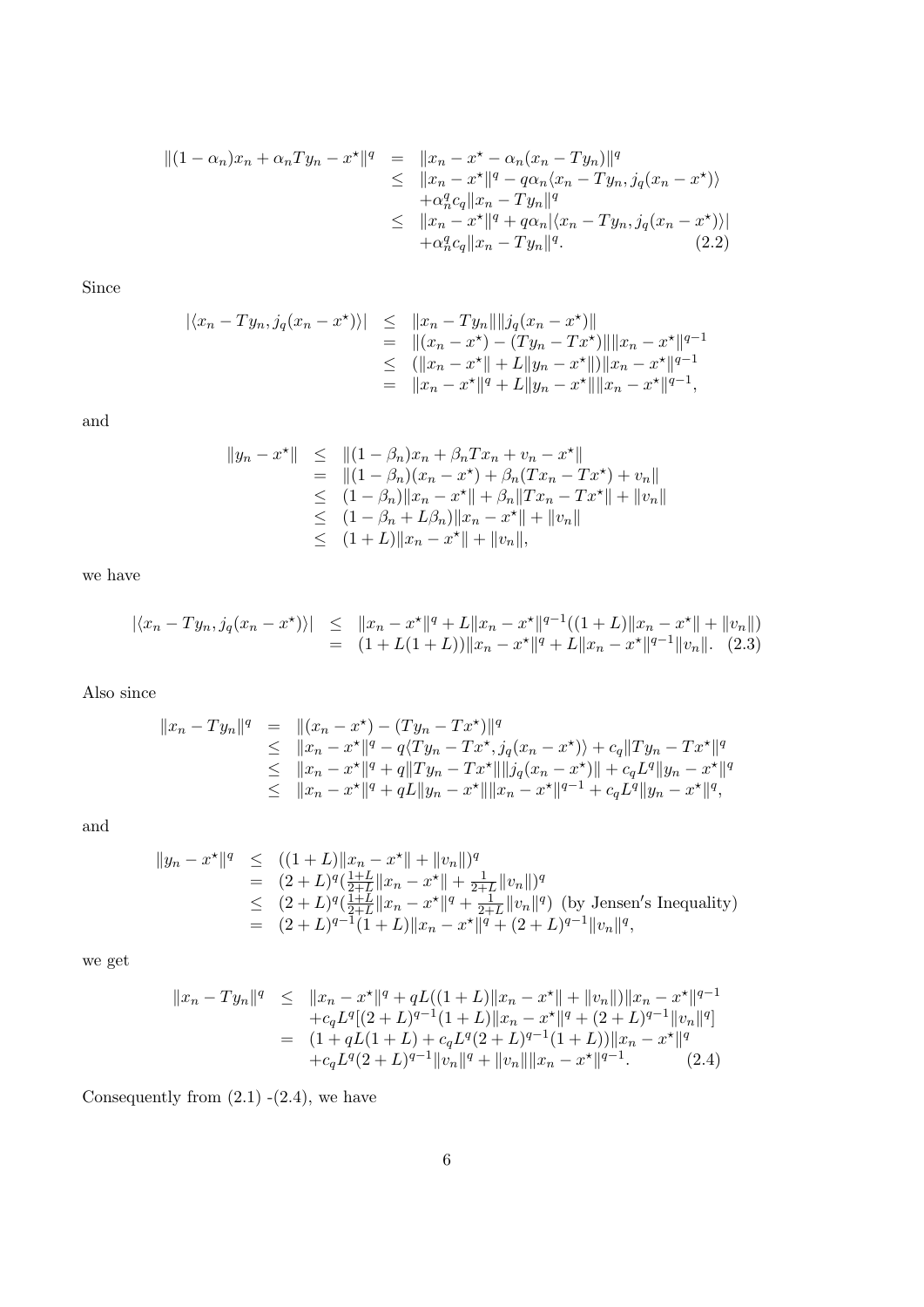$$
||x_{n+1} - x^*||^q \le ||x_n - x^*||^q + q\alpha_n[(1 + L(1 + L))||x_n - x^*||^q + L||x_n - x^*||^{q-1}||v_n||] + \alpha_n^q c_q[(1 + qL(1 + L) + c_qL^q(2 + L)^{q-1}(1 + L))||x_n - x^*||^q + c_qL^q(2 + L)^{q-1}||v_n||^q + ||v_n||||x_n - x^*||^{q-1}] + q||u_n||||x_{n+1} - u_n - x^*||^{q-1} + c_q||u_n||^q = (1 + \delta_n)||x_n - x^*||^q + \theta_n.
$$

Therefore (i) is valid.

(ii) It follows from conclusion (i) that for all  $n, m \geq 1$  and  $x^* \in F(T)$ 

$$
||x_{n+m} - x^*||^q \le (1 + \delta_{n+m-1})||x_{n+m-1} - x^*||^q + \theta_{n+m-1}
$$
  
\n
$$
\le (1 + \delta_{n+m-1})(1 + \delta_{n+m-2})||x_{n+m-3} - x^*||^q
$$
  
\n
$$
+ (1 + \delta_{n+m-1})\theta_{n+m-2} + \theta_{n+m-1}
$$
  
\n
$$
\le (1 + \delta_{n+m-1})(1 + \delta_{n+m-2})(1 + \delta_{n+m-3})||x_{n+m-2} - x^*||^q
$$
  
\n
$$
+ (1 + \delta_{n+m-1})(1 + \delta_{n+m-2})\theta_{n+m-3} + (1 + \delta_{n+m-1})\theta_{n+m-2} + \theta_{n+m-1}
$$
  
\n
$$
\le \dots
$$
  
\n
$$
\le e^{\sum_{k=n}^{n+m-1} \delta_k} ||x_n - x^*||^q + e^{\sum_{k=n}^{n+m-1} \delta_k} \sum_{k=n}^{n+m+1} \theta_k
$$
  
\n
$$
\le M||x_n - x^*||^q + M \sum_{k=n}^{n+m+1} \theta_k,
$$

where  $M = e^{\sum_{k=1}^{\infty} \delta_k}$ . This shows that conclusion (ii) is also valid.

**Theorem 2.1.** Let  $q > 1$  and E be a real q-uniformly smooth Banach space, K be a nonempty closed convex subset of E, and  $T: K \to K$  be a Lipschitz continuous mapping with constant  $L > 0$  such that  $F(T) \neq \emptyset$ . Let  $\{u_n\}$  and  $\{v_n\}$  be bounded sequences in E. Let  $\{\alpha_n\}$  and  $\{\beta_n\}$  be real sequences in [0, 1] satisfying  $\sum_{n=1}^{\infty} ||u_n|| < \infty$ ,  $\sum_{n=1}^{\infty} ||v_n|| < \infty$  and  $\sum_{n=1}^{\infty} \alpha_n < \infty$ . Let  $\{x_n\}$  be the sequence generated from an arbitrary  $x_1 \in K$  by the Ishikawa iterative process (1.3) with errors. Then  $\{x_n\}$  converges strongly to a fixed point of T if and only if  $\{x_n\}$  is bounded and

$$
\liminf_{n \to \infty} d(x_n, F(T)) = 0,
$$

where  $d(x_n, F(T))$  is the distance of  $x_n$  to set  $F(T)$ , i.e.,  $d(x_n, F(T)) = \inf_{u^* \in F(T)} ||x_n - u^*||$ .

**Proof.** The necessity is rather straightforword. We verify the sufficiency. Suppose that  $\{x_n\}$  is bounded and  $\liminf_{n\to\infty} d(x_n, F(T)) = 0$ . First, from Lemma 2.1(i), we obtain

$$
||x_{n+1} - x^*||^q \le (1 + \delta_n) ||x_n - x^*||^q + \theta_n, \quad \forall n \ge 1, x^* \in F(T),
$$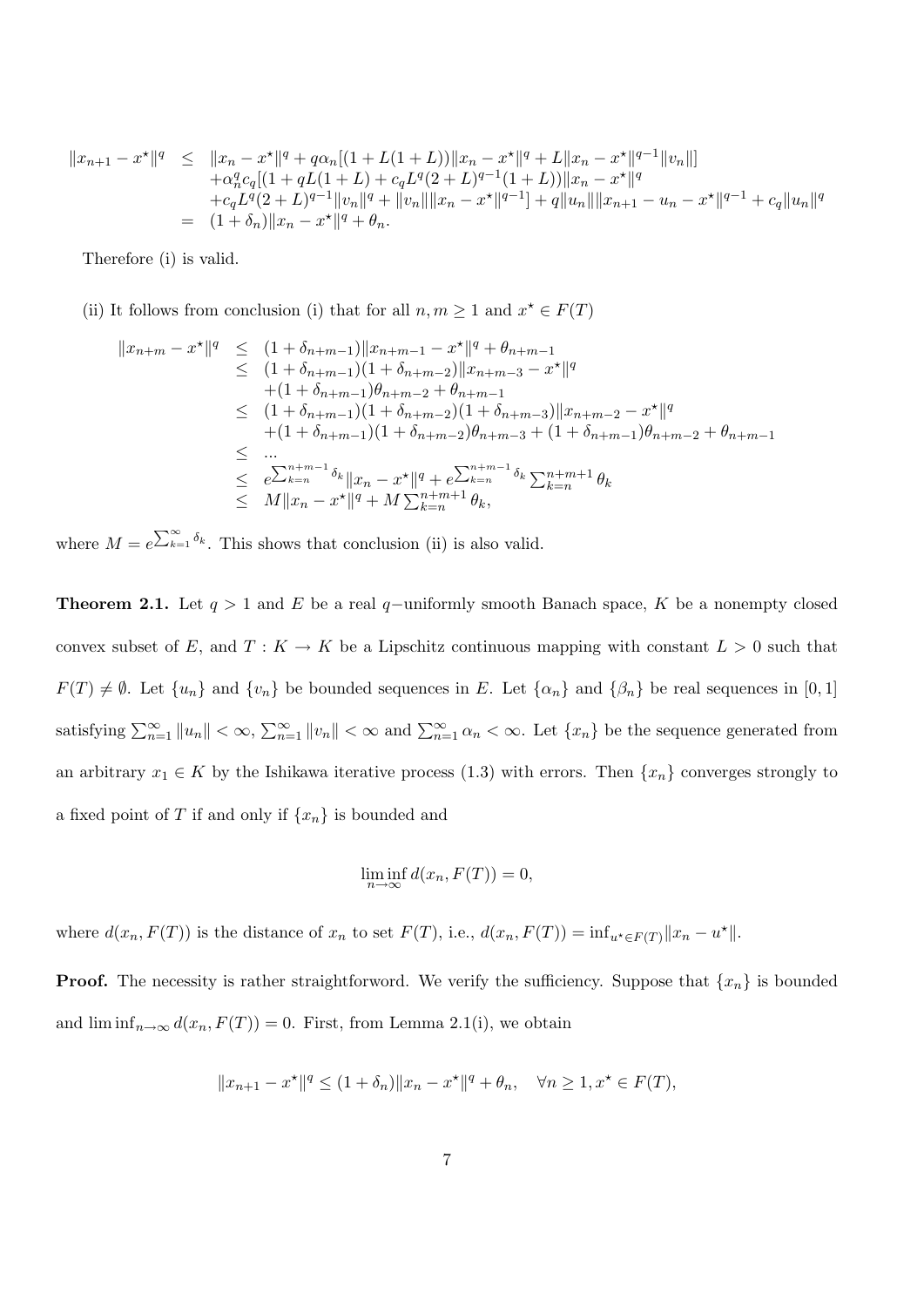where

$$
\delta_n = q\alpha_n(1 + L + L^2) + \alpha_n^q c_q(1 + qL(1 + L) + c_q L^q (2 + L)^{q-1} (1 + L)
$$

and

$$
\begin{array}{lll} \theta_n & = & (q\alpha_n L + 1)\|x_n - x^\star\|^{q-1}\|v_n\| + \alpha_n^q c_q^2 L^q (2+L)^{q-1}\|v_n\|^q\\ & & + q\|u_n\|\|x_{n+1} - u_n - x^\star\|^{q-1} + c_q\|u_n\|^q. \end{array}
$$

Since  $\sum_{n=1}^{\infty} ||u_n|| < \infty$  and  $\sum_{n=1}^{\infty} ||v_n|| < \infty$ , we have  $\sum_{n=1}^{\infty} ||u_n||^q < \infty$  and  $\sum_{n=1}^{\infty} ||v_n||^q < \infty$ . Note that  $\{x_n\}$  and  $\{u_n\}$  are both bounded. Thus, there is a number  $\tilde{M} > 0$  such that  $||x_{n+1} - u_n - x^*|| \leq \tilde{M}$ and  $||x_n - x^*|| \leq \tilde{M}, \forall n \geq 1$ . Hence

$$
\sum_{n=1}^{\infty} \theta_n \le \sum_{n=1}^{\infty} ((qL+1)\tilde{M}^{q-1} ||v_n|| + c_q^2 L^q (2+L)^{q-1} ||v_n||^q + q ||u_n|| \tilde{M}^{q-1} + c_q ||u_n||^q)
$$
  

$$
\le (qL+1)\tilde{M}^{q-1} \sum_{n=1}^{\infty} ||v_n|| + c_q^2 L^q (2+L)^{q-1} \sum_{n=1}^{\infty} ||v_n||^q + q \tilde{M}^{q-1} \sum_{n=1}^{\infty} ||u_n|| + c_q \sum_{n=1}^{\infty} ||u_n||^q < \infty.
$$

On the other hand, we have

$$
\sum_{n=1}^{\infty} \delta_n = q(1 + L + L^2) \sum_{n=1}^{\infty} \alpha_n + c_q(1 + qL(1 + L) + c_q L^q (2 + L)^{q-1} (1 + L)) \sum_{n=1}^{\infty} \alpha_n^q < \infty.
$$

Also, observe that

$$
||x_{n+1} - x^*||^q \le (1 + \delta_n) ||x_n - x^*||^q + \theta_n \le ||x_n - x^*||^q + \delta_n \tilde{M}^q + \theta_n.
$$
 (2.5)

This implies that

$$
(d(x_{n+1},F(T)))^q\leq [d(x_n,F(T))]^q+\delta_n\tilde{M}^q+\theta_n.
$$

From Lemma 1.1 we know that the sequence  $\{\|x_n - x^*\|^q\}$  converges, so does the sequence  $\{\|x_n - x^*\|\}.$ By Lemma 1.1 again, we infer that  $\lim_{n\to\infty} (d(x_n, F(T))^q)$  exists, so does  $\lim_{n\to\infty} d(x_n, F(T))$ . Since  $\lim_{n\to\infty} \inf d(x_n, F(T)) = 0$ , we have  $\lim_{n\to\infty} d(x_n, F(T)) = 0$ .

Now, we claim that  $\{x_n\}$  is Cauchy sequence. Indeed, according to Lemma 2.1(ii), we deduce that there exists a constant  $M > 0$  such that

$$
||x_{n+m} - x^*|| \le M||x_n - x^*||^q + M \sum_{k=n}^{n+m+1} \theta_k, \forall n, m \ge 1, x^* \in F(T).
$$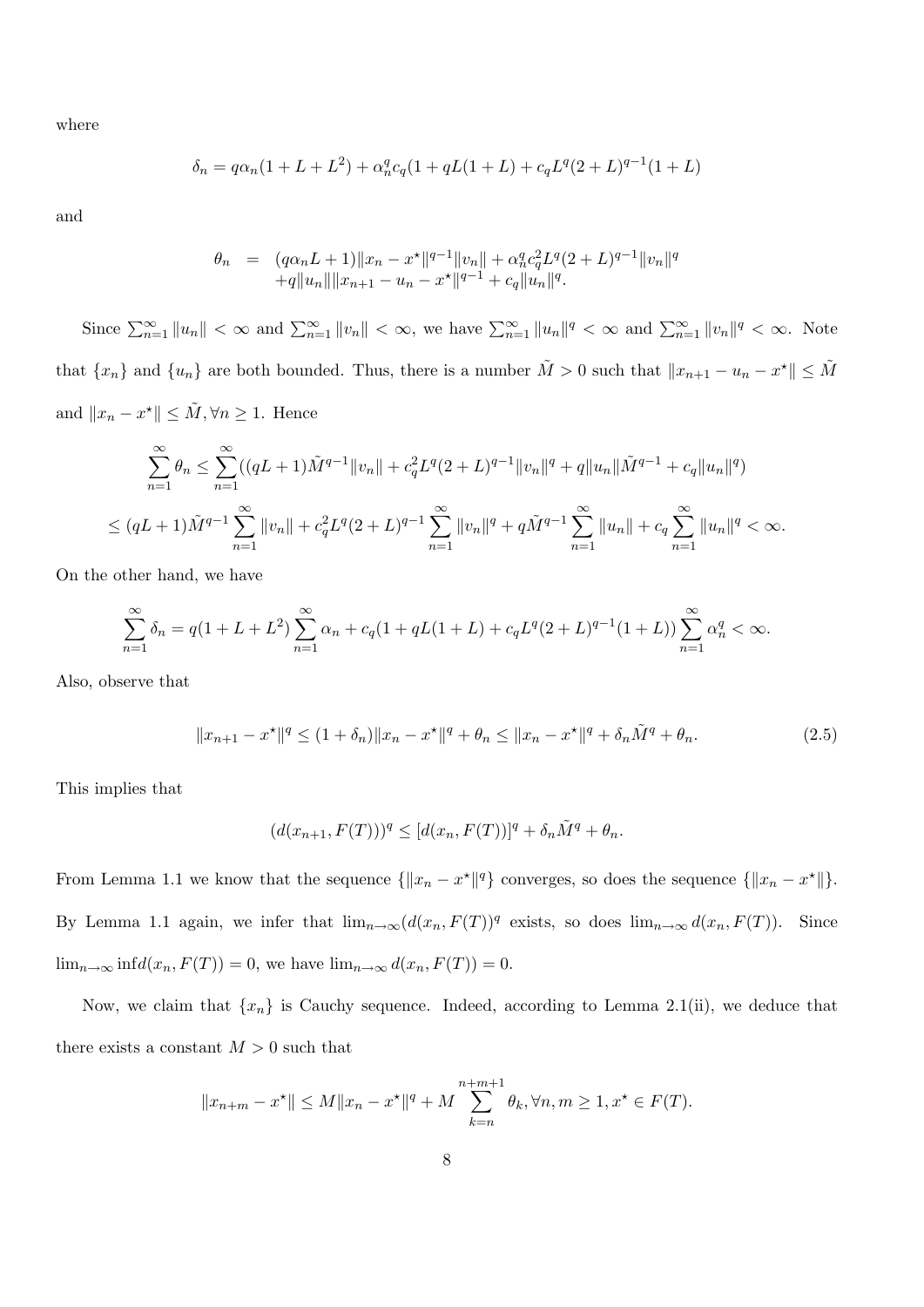Since  $\lim_{n\to\infty} d(x_n, F(T)) = 0$  and  $\sum_{n=1}^{\infty} \theta_n < \infty$ , for an arbitrary  $\varepsilon > 0$ , there exists an integer  $N_1 \geq 1$ such that for all  $n\geq N_1$ 

$$
d(x_n, F(T)) < (\frac{\varepsilon}{3M})^{1/q} \cdot \frac{1}{2^{(q-1)/q}},
$$
 and  $\sum_{k=n}^{\infty} \theta_k < \frac{\varepsilon}{6M} \cdot \frac{1}{2^{q-1}}.$ 

Hence,  $d(x_{N_1}, F(T)) < (\frac{\varepsilon}{3M})^{1/q} \cdot \frac{1}{2^{(q-1)}}$  $\frac{1}{2^{(q-1)/q}}$ . This implies that there exists an  $x_1^*$  ∈  $F(T)$  such that

$$
d(x_{N_1}, x_1^*) < (\frac{\varepsilon}{3M})^{1/q} \cdot \frac{1}{2^{(q-1)/q}}.
$$

In view of Jensen's Inequality, we conclude that

$$
||x_{n+m} - x_n||^q \le 2^{q-1} (||x_n - x_1||^q + ||x_{n+m} - x_1||^q). \tag{2.6}
$$

Since for all  $n \geq N_1$ , we have

$$
||x_n - x_1^*||^q \leq M ||x_{N_1} - x_1^*||^q + M \sum_{k=N_1}^n \theta_k
$$
  
\n
$$
\leq M ||x_{N_1} - x_1^*||^q + M \sum_{k=N_1}^\infty \theta_k
$$
  
\n
$$
\leq M \frac{\varepsilon}{3M} \cdot \frac{1}{2^{(q-1)}} + M \frac{\varepsilon}{6M} \cdot \frac{1}{2^{q-1}}
$$
  
\n
$$
= \frac{\varepsilon}{2} \cdot \frac{1}{2^{q-1}},
$$

and

$$
||x_{n+m} - x_1^*||^q \leq M ||x_{N_1} - x_1^*||^q + M \sum_{k=N_1}^{n+m-1} \theta_k
$$
  
\n
$$
\leq M ||x_{N_1} - x_1^*||^q + M \sum_{k=N_1}^{\infty} \theta_k
$$
  
\n
$$
\leq M \frac{\varepsilon}{3M} \cdot \frac{1}{2q-1} + M \frac{\varepsilon}{6M} \cdot \frac{1}{2q-1}
$$
  
\n
$$
= \frac{\varepsilon}{2} \cdot \frac{1}{2^{q-1}},
$$

so, from (2.6), we get

$$
||x_{n+m}-x_n||^q \le 2^{q-1}(\frac{\varepsilon}{2}\cdot\frac{1}{2^{q-1}}+\frac{\varepsilon}{2}\cdot\frac{1}{2^{q-1}})=\varepsilon, \quad \forall n\ge N_1, m\ge 1.
$$

This shows that  $\{x_n\}$  is Cauchy sequence. Since the space E is complete,  $\lim_{n\to\infty} x_n$  exists. Thus, we may assume that  $\lim_{n\to\infty} x_n = u^*$  and it is easy to show that  $u^*$  is a fixed point of T. This completes the proof.

## References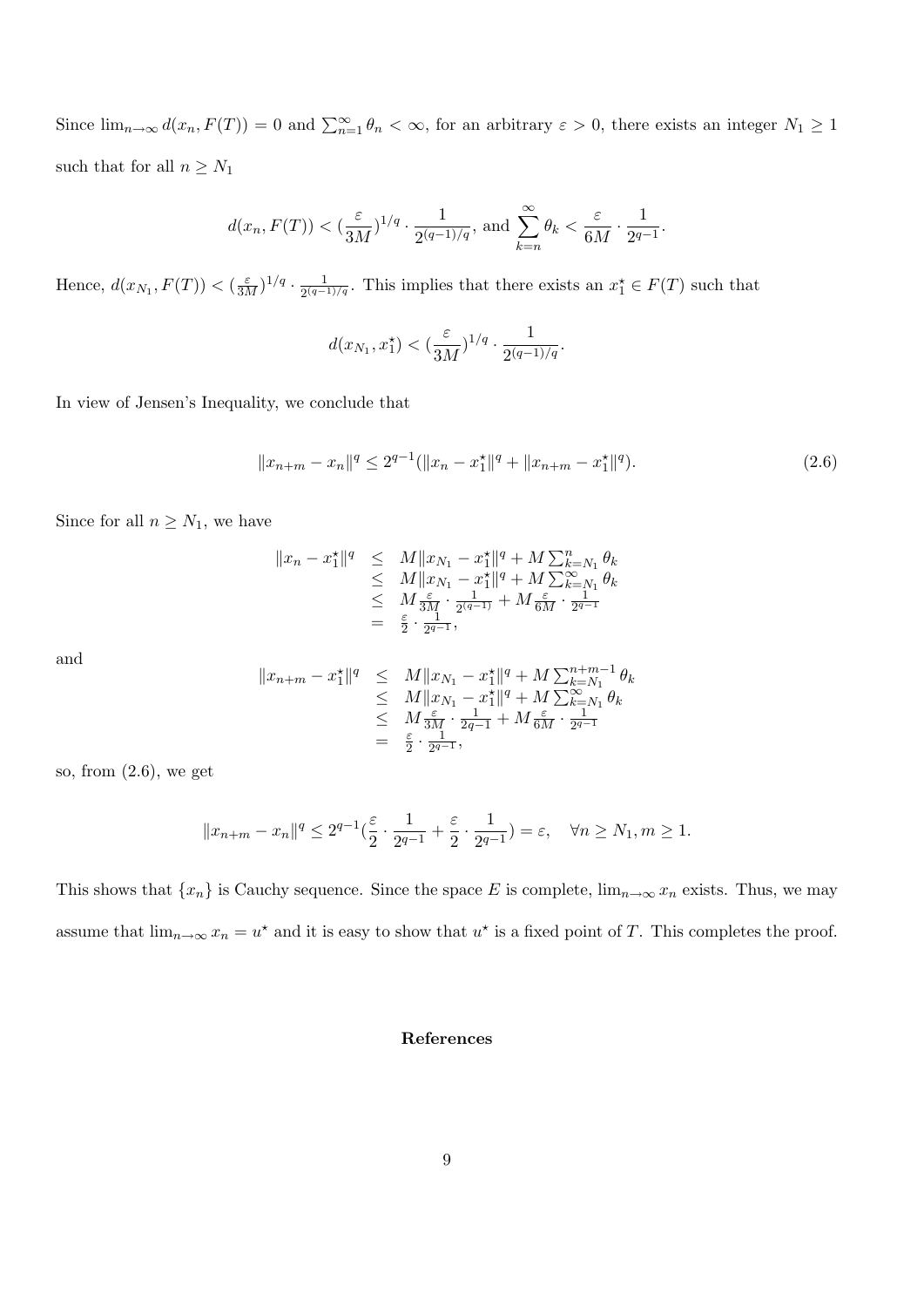- 1. Browder, F. E, and Petryshyn, W. V., Construction of fixed point of nonlinear mappings in Hilbert space, J. Math. Anal. Appl., 20, 197-228, 1967.
- 2. Kuczma, M., An Introduction to the Theory of Functional Equations and Inequalities: Cauchy's Equation and Jensen's Inequality, PWN and US: Warszawa-Krakow-Katowice, 1985.
- 3. Liu, L. S., Ishikawa and Mann iterative process with errors for nonlinear strongly accretive mappings in Banach spaces, J. Math. Anal. Appl., 194, 114-125, 1995.
- 4. Deng, L. and Ding, X. P., Iterative approximation of Lipschitz strictly pseudocontractive mappings in uniformly smooth Banach spaces, Nonlinear Anal.TMA, 24, 981-987, 1995.
- 5. Chang, S. S., Cho, Y. J., Lee, B. S. and Kang, S. M., Iterative approximation of fixed points and solutions for strongly accretive and strongly pseudocontractive mapping in Banach spaces, J. Math. Anal. Appl., 224, 149-165, 1998.
- 6. Zeng, L. C., Iterative approximation of solutions to nonlinear equations of strongly accretive operators in Banach spaces, Nonlinear Anal.TMA, 31, 589-598, 1998.
- 7. Zeng, L. C., Iterative approximation of solutions to nonlinear equations involving m-accretive operators in Banach spaces, J. Math. .Anal. Appl., 270, 319-331, 2002.
- 8. Liu, Q. H., Iterative sequences for asymptotically quasi-nonexpansive mapping with error member, J. Math. Anal. Appl., 259, 18-24, 2001.
- 9. Rhoades, B. E., Fixed point iterations using infinite matrices, Trans.Amer. Math. Soc., 196, 161-176, 1974.
- 10. Tan, K. K. and Xu, H. K., Approximating fixed points of nonexpansive mappings by the Ishikawa iteration process, J. Math .Anal. Appl., 178, 301-308, 1993.